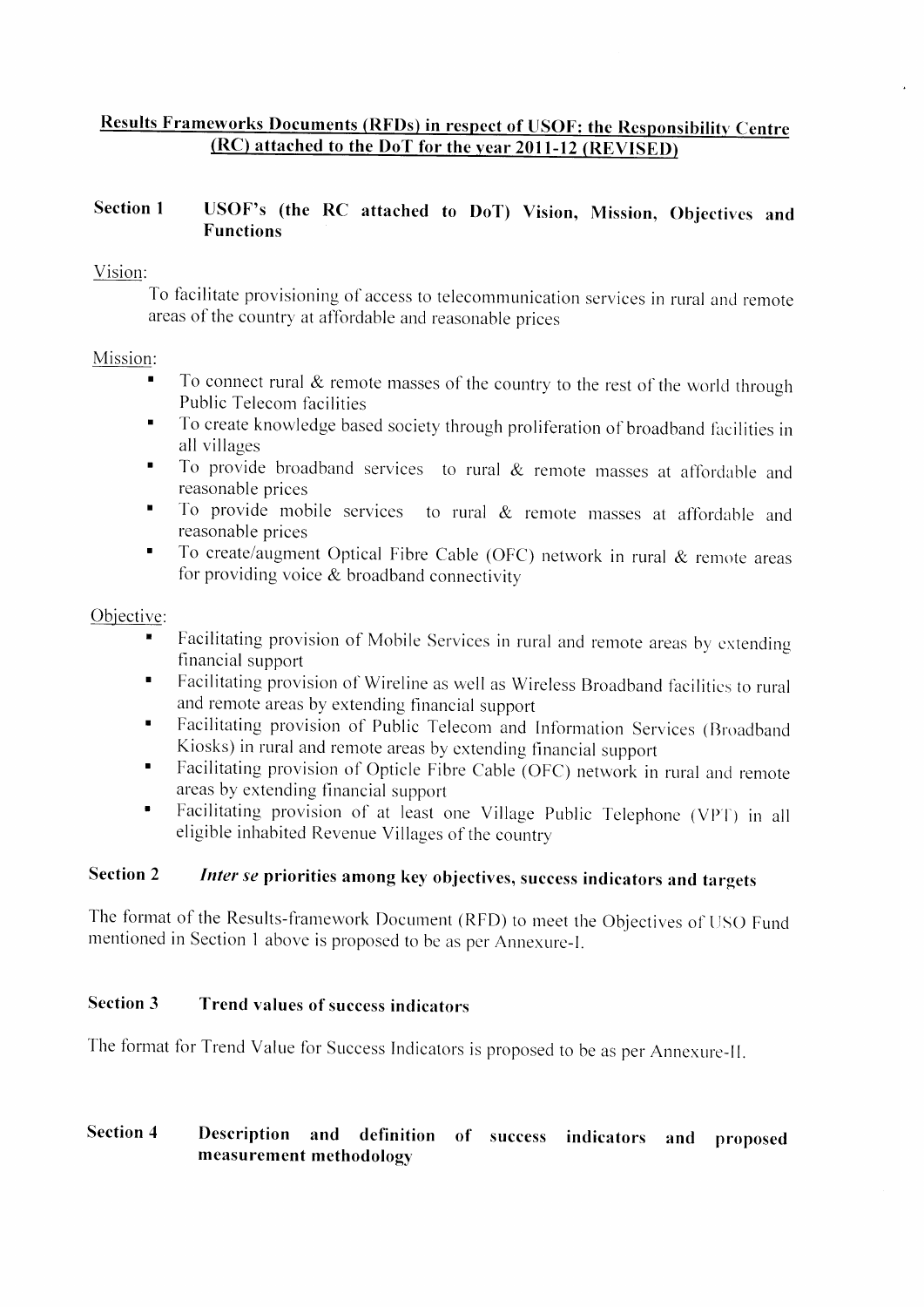The description and definition of success indicators mentioned above is as follows:

#### (i) Providing 2,50,000 Wireline Broadband connections

This success indicator is meant to monitor the number of Wireline Broadband connections provided during the year in rural  $\&$  remote areas of the country.

For providing broadband connectivity to rural  $&$  remote areas, USOF signed an Agreement with BSNL on January 20, 2009 under the Rural Wireline Broadband Scheme to provide wire-line broadband connectivity to rural  $\&$  remote areas by leveraging the existing rural exchanges infrastructure and copper wire-line network. The speed of each of the broadband connections shall be at least 512 kbps always on. Under this scheme, BSNL will provide 8,88,832 wire-line Broadband connections to individual users and Government Institutions and will set up 28.672 Kiosks over a period of 5-years, i.e. by 2014. The subsidy disbursement is for (i) broadband connections. Customer Premises Equipment (CPE), Computer/Computing devices (ii) setting up of Kiosks for public access to broadband services. The estimated subsidy outflow is Rs. 1500 crore spread over a period of 5 years that includes subsidy for 9 lakh broadband connections. CPEs. computers/computing devices and Kiosks.

# (ii) Wireless Broadband Scheme - Signing of the Agreements for the Service Areas (total 19) with the successful bidders for implementation of the schcme

This success indicator is meant to monitor the signing of the Agreements for the 19 Service Areas with the successful bidders for implementation of the scheme for provisioning of Wireless Broadband connectivity in rural & rernote areas of the country.

The USOF is working on a scheme for providing financial support by way of subsidy for the wireless broadband active infrastructure such as BTS, by utilizing the existing infrastructure available with the Telecom service providers. This scheme would provide broadband coverage to a majority of villages. The scheme has been approved by the competent authority and would be launched during the year.

#### (iii) Providing solar mobile charging stations in 2000 villages

This success indicator is meant to monitor the number of solar mobile charging stations provided during the year in rural  $&$  remote areas of the country.

USOF has launched a Pilot Scheme wherein financial support is being provided for solar mobile charging stations in 5000 villages through TERI project of Lighting a Billion Lives (LaBL). The Agreement to this effect was signed on 29.04.2010. The solar mobile charging stations in these 5000 villages are to be provided in a phased manner over a period of two years from the date of signing of the Agreement.

#### (ir) Percentage of inhabited villages covered by VPTs

This success indicator is meant to monitor the percentage of inhabited revenue villages in the country covered with Village Public Telephones (VPTs). All the left over villages are being covered with VPTs through following USO Fund supported schemes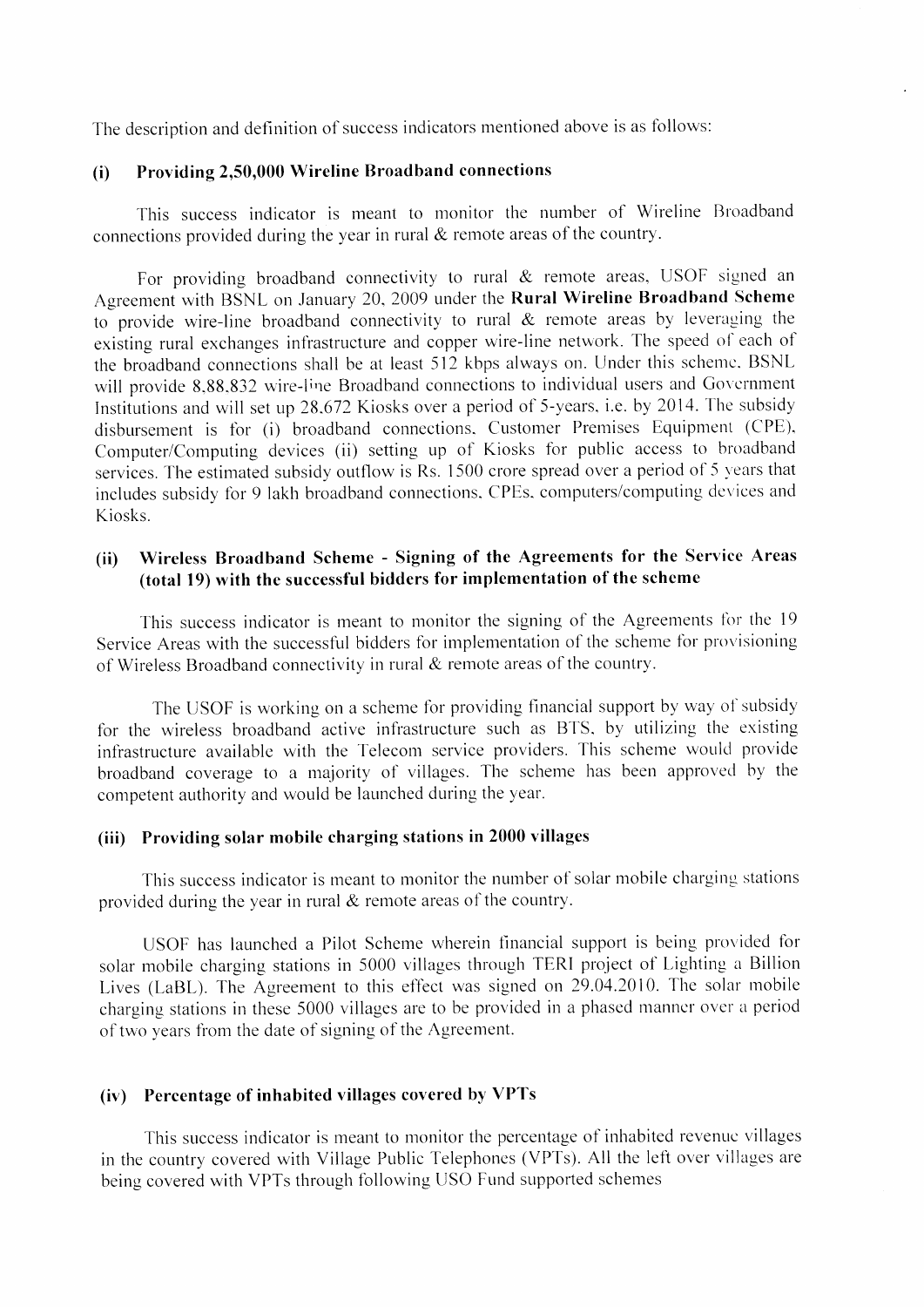- (a) VPTs under Bharat Nirman: Agreements were signed with M/s BSNL in November 2004 to provide subsidy support for provision of VPTs in 62302 (revised from 66822) no. of uncovered villages in the country excluding those villages having population-less than 100, those lying in deep forests and those affected with insurgency. The provision of VPTs in these villages has been included as one of activities under Bharat Nirman Programme.
- (b) Newly Identified VPTs: Reconciliation of the VPTs working in the inhabited villages as per Census 2001 was carried out taking into account the existing VPT and those provided under Bharat Nirman. All the remaining 62443 inhabited villages as on 01.10.2007 as per Census 2001 irrespective of criteria of population, remoteness, accessibility and law &order situations have been included for provision of VPTs with subsidy support from USO Fund under this scheme. Agreements in this regard were signed with BSNL on 27.02.2009. As per the terms and conditions of the agreement the VPTs installed between the periods 01.10.2007 to 26.02.2009 are also eligible for subsidy support.

#### (v) Increase in rural tele-density from  $32\%$  to  $40\%$

This success indicator is meant to monitor the penetration of various telecom services by Service Providers in rural  $\&$  remote areas of the country and facilitating increase in rural tele-density.

Financial support has been extended by USOF for provisioning of various telecomservices (DELs, VPTs, mobile services, broadband services, OFC network etc.) and many such schemes to be carried out by licensed/registered Service Providers through financial support from USO Fund are either under the implementation stage or under the planning stage  $&$  expected to be launched soon.

### (vi) Increase in no. of OFC nodes under USOF supported schemes in North Eastern States

This success indicator is meant to monitor the number of Opticle Fibre Cable (OFC) network nodes being created during the year in rural  $\&$  remote areas of North-Eastern states [Assam, Meghalaya, Mizoram, Tripura, Arunachal Pradesh, Nagaland & Manipur].

A Scheme has been launched to provide sufficient back-haul capacity to integrate the voice and data traffic from the access network in the rural areas to their core network by strengthening the OFC network in Assam. This scheme considers OFC Network augmentation between the blocks' HQ and Districts' HQ to begin with. USOF, through this Scheme, shall provide subsidy support for augmentation, creation and management of intradistrict SDHQ-DHQ OFC Network on the condition that it will be shared with other'l'elecom Operators at the rates prescribed in the Agreement. Assam has been taken up first for implementation. The tender for Assam was floated on 30.10.2009 and BSNL had been declared successful at the subsidy quote of Rs. 98.89 crore and subsequently. an Agreement was signed with BSNL on 12.02.2010 to implement the scheme in Assam.

After the launch of the Augmentation. Creation and Management of Intra-District SDHQ-DHQ OFC Network Scheme in Assam, the NE-I  $&$  NE-II Circles (comprising States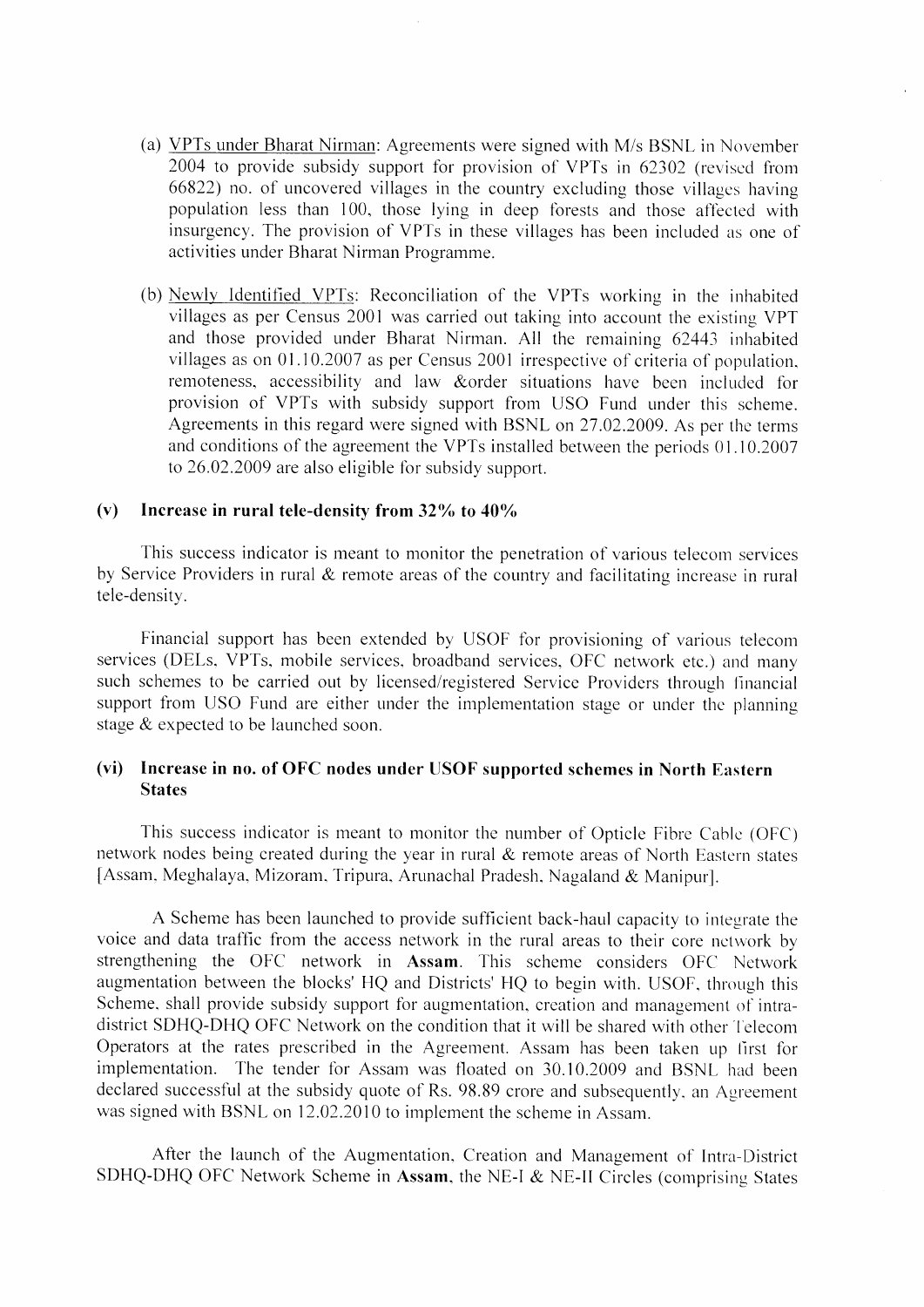of Meghalaya, Manipur, Tripura, Mizoram, Arunachal Pradesh, & Nagaland) have been taken up next for implementation. The bids in this regard stand invited and the scheme will be launched during the year.

# (vii) Timely Amendments in Telegraph Act and Rules to effect the establishment of National Optical Fibre Network (NOFN) through USOF support for its Rural **Aggregation Part**

This success indicator is meant to carry out the necessary amendments in Indian Telegraph Act and Rules to effect the establishment of National Optical Fibre Network (NOFN) through USOF support for its Rural Aggregation part to facilitate provisioning of broadband services in rural  $\alpha$  remote areas of the country.

A scheme for setting up of National Optical Fiber Network for providing Broadband connectivity to Panchayats by extending the existing optical fiber network of the country to Gram Panchayats is envisaged by Government with support from USOF. The existing core OFC network in the country deployed by different service providers covers State/ District/ Block HQs but does not extend to most of the Panchayats. The existing OFC thus has little presence at Panchayats in the Aggregation Layer, which functions as the collection agent of data from several sources in the access network and efficiently transports it to the backbone network for delivery to different destinations across the country. The new scheme is expected to bridge the gap in the Aggregation Layer by extending the network to all the Gram Panchayats. The scheme to set up National Optical Fiber Network by bridging the gap in the Aggregation Layer envisages designating an Executing Agency (EA) for establishment, management and operation of the NOFN. The EA will ensure that the incremental OFC connecting Panchayats to the existing core is laid for providing rural broadband connectivity. The incremental OFC so laid would, however, be owned by USOF/Government of India. The EA will undertake the execution of work through a transparent bidding process. The cost for establishing and maintaining the NOFN will be borne by the USOF as per lowest representative rates in actual bids received by the EA. USOF will also fund the Opex gap for a period of 5 years as traffic growth in the initial period may not be adequate to meet this expenditure.

# (viii) Settling all claims of subsidy/ financial support in respect of USOF schemes accurately and timely - Cumulative settled subsidy claims

This success indicator is meant to monitor the settlement of subsidy/financial support claims accurately and timely and to ensure that necessary action is taken to minimize the unsettled claims.

# The measurement methodology of the various success indicators is as follows:

Monthly MIS statements are being received from different Service Providers. Regular review meetings are also held at different levels to sort out the issues arising in implementation of the schemes. The Controllers of Communications Accounts (CCAs) concerned check the claims thoroughly as per the terms and conditions of the Agreement and subsequent clarifications issued from time-to-time before the funds are disbursed to the Service Providers. The subsidy is disbursed after making specified checks and making deductions from subsidy thereof.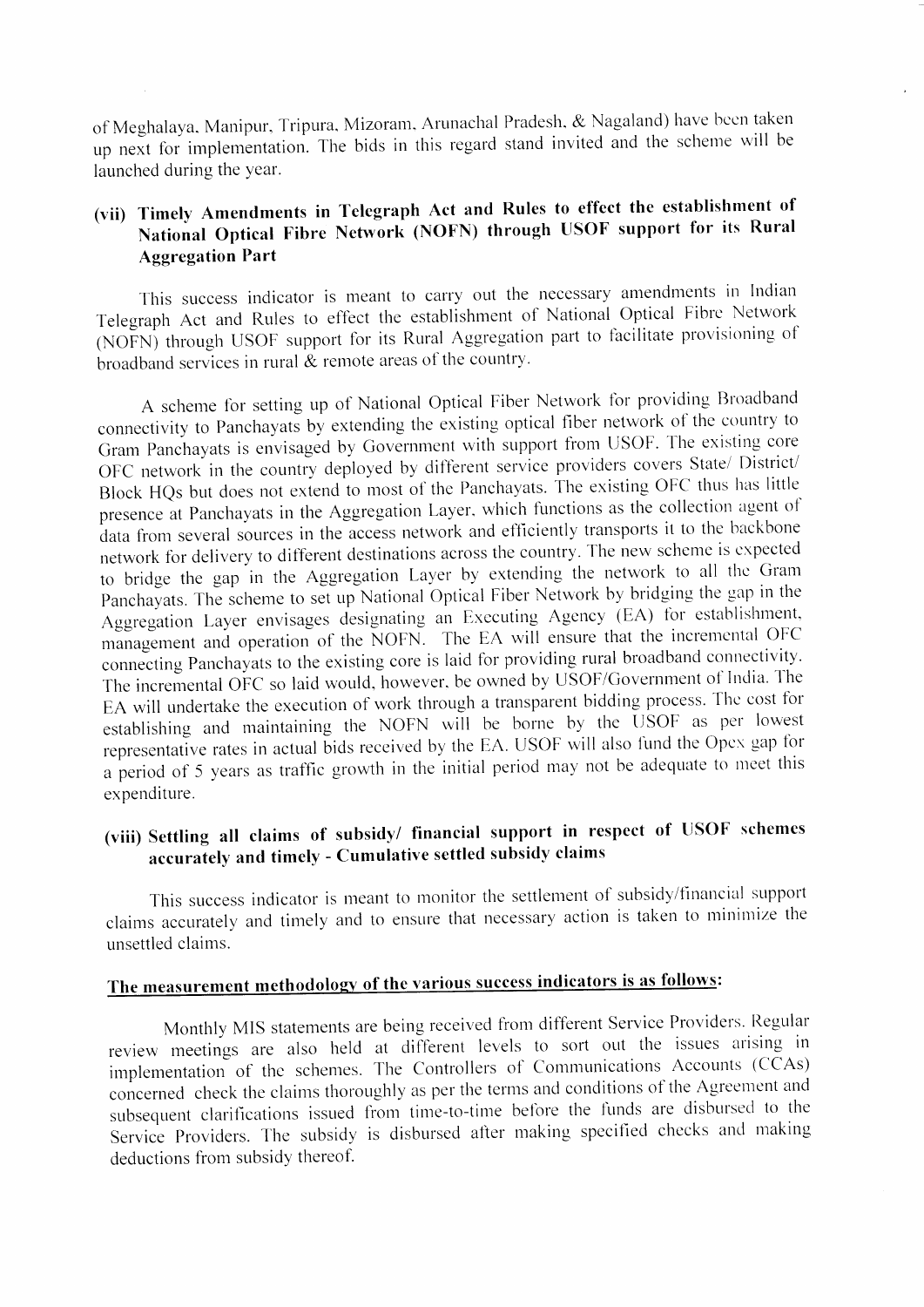# Section 5 Specific performance requirements from other departments that are critical for delivering agreed results

As the main objective of the USO Fund is to provide telecom services in remote and rural areas, many issues / problems are faced by telecom operators from time to time which need coordination with other departments and State Governments for sorting them out. The various issues / problems encountered in this regard are as follows:

- i. Lack of roads and public transport in the rural and remote areas of the country where the towers have to be installed under the Shared Mobile Infrastructure Scheme. Some of the towers are to be installed in forest areas. Hilly terrain, snow bound with no transport and involving Head load etc.
- ii. Many of the areas are disturbed, affected by naxalite and law and order problems resulting in incidences of disruptions in USO tower construction, extortions, and threats in naxal affected areas.
- iii. Some of the sites fall in forest land/tribal land.
- iv. Problems are faced in conversion of land from agriculture to commercial. The revenue record of the land in many of the villages is incomplete or inconsistent resulting into delay in acquiring of land and signing of lease deeds and its registration thereof-.
- v. Non availability/irregular availability of electricity connection increases the cost of operation in many sites.
- vi. Various permissions required from State Government Agencies ROW (Right Of Way). Tower charges. other charges.

# Section 6 Outcome/Impact of activities of organization

The expected outcome/impact of activities of USO Fund is as given at Annexure-IV.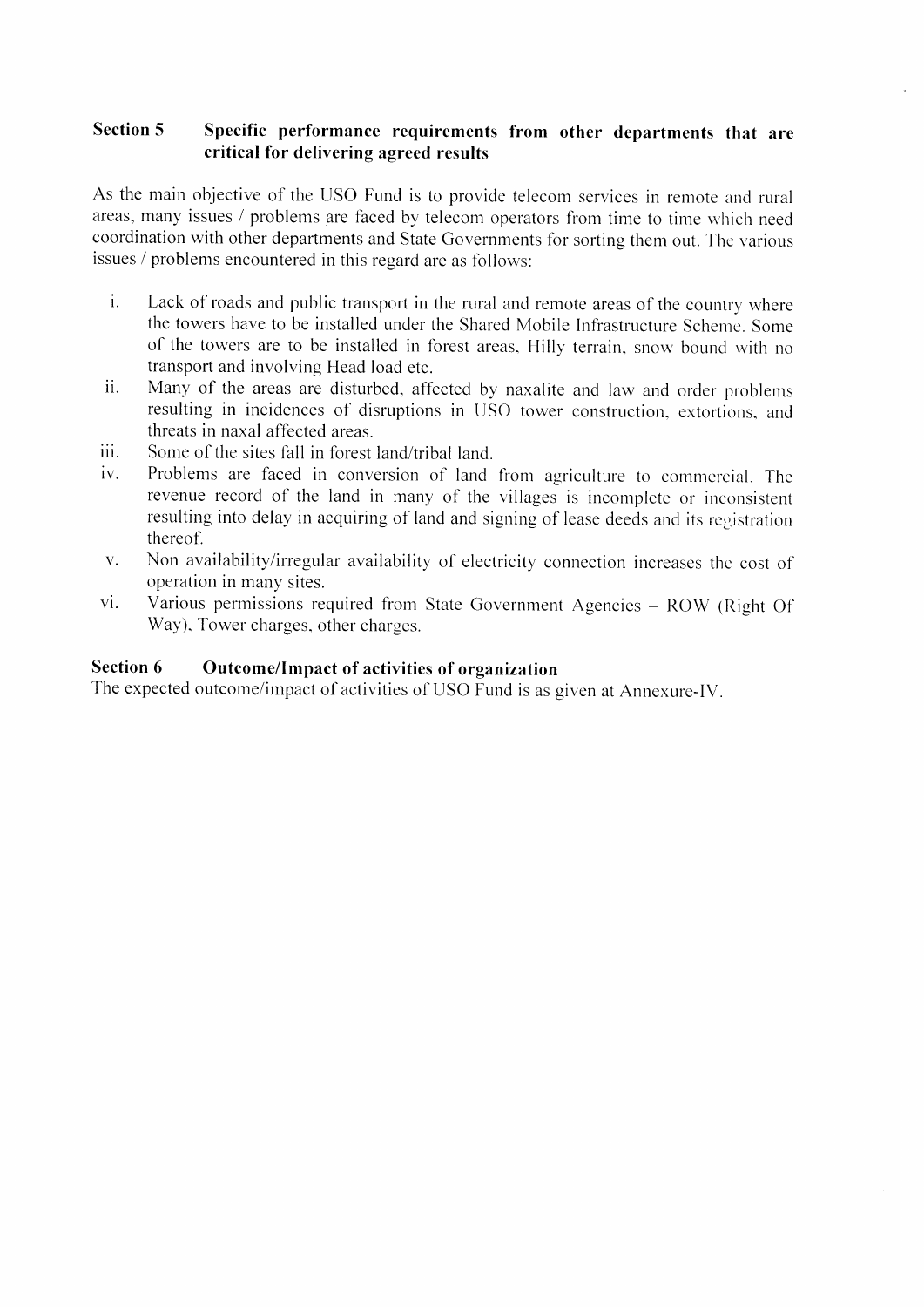## **Annexure-I**

 $\downarrow$ 

# Draft Results Frameworks Document (RFD) in respect of USO Fund: the RC of DoT for the Year 2011-12

|  |                                                                                                                                                             |                                                                                                           |                                                                                                                                                           |                                             |        |           |              | Target /Criteria value |          |                 |                      |              |                 |
|--|-------------------------------------------------------------------------------------------------------------------------------------------------------------|-----------------------------------------------------------------------------------------------------------|-----------------------------------------------------------------------------------------------------------------------------------------------------------|---------------------------------------------|--------|-----------|--------------|------------------------|----------|-----------------|----------------------|--------------|-----------------|
|  | Objective<br>Facilitating<br>provision of<br>Broadband<br>Services in<br>rural and<br>remote areas<br>Promoting<br>telecom<br>$\overline{2}$<br>services in | Actions                                                                                                   | Success<br>Indicator                                                                                                                                      | Unit                                        | Weight | Excellent | Very<br>Good | Good                   | Fair     | Poor            | Achievement<br>as on | Raw<br>Score | Weighted<br>Raw |
|  |                                                                                                                                                             |                                                                                                           |                                                                                                                                                           |                                             |        | 100%      | 90%          | 80%                    | 70%      | 60%             |                      |              | Score           |
|  |                                                                                                                                                             | Increasing<br>Wireline<br>Broadband<br>connections in<br>rural & remote<br>areas                          | Providing<br>2,50,000<br>Wireline<br><b>Broadband</b><br>connections                                                                                      | Nos.                                        | 0.15   | 2,50,000  | 2,25,000     | 2,20,000               | 2,15,000 | 2,10,000        |                      |              |                 |
|  |                                                                                                                                                             | Increasing<br>Wireless<br><b>Broadband</b><br>connections in<br>rural & remote<br>areas                   | Signing of<br>the<br>Agreements<br>for the<br>Service<br>Areas (total<br>19) with the<br>successful<br>bidders for<br>implementa<br>tion of the<br>scheme | Nos.<br>$($ of<br>Servi<br>ce<br>Area<br>s) | 0.05   | 19        | 17           | 14                     | 13       | $\vert$ $\vert$ |                      |              |                 |
|  | rural &<br>remote areas                                                                                                                                     | facilitating the<br>provisioning<br>of solar mobile<br>charging<br>stations in<br>rural & remote<br>areas | Providing<br>solar<br>mobile<br>charging<br>stations in<br>2000<br>villages                                                                               | Nos.                                        | 0.05   | 2,000     | 1,800        | 1,600                  | 1,400    | 1,200           |                      |              |                 |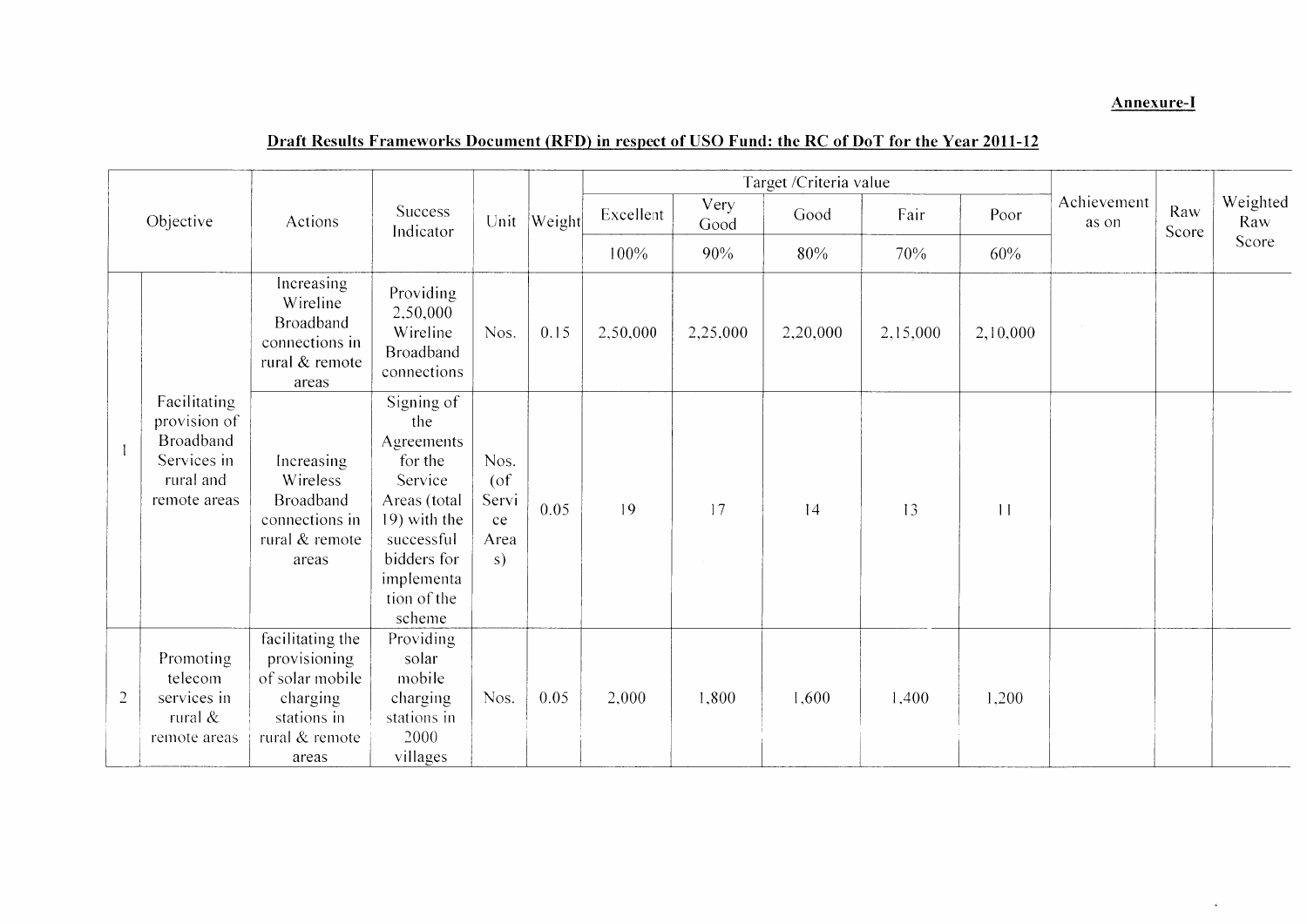|                | Promoting<br>telecom<br>services in<br>rural &                                                                                                 | Facilitating the<br>provision of<br>VPTs in<br>remaining<br>uncovered<br>inhabited<br>villages                                                    | Percentage<br>of inhabited<br>villages<br>covered by<br><b>VPTs</b>                                                             | $\frac{0}{0}$ | 0.15 | 100             | 99.5            | 99              | 98.5            | 98              |  |  |
|----------------|------------------------------------------------------------------------------------------------------------------------------------------------|---------------------------------------------------------------------------------------------------------------------------------------------------|---------------------------------------------------------------------------------------------------------------------------------|---------------|------|-----------------|-----------------|-----------------|-----------------|-----------------|--|--|
|                | remote areas<br>(Cond.)                                                                                                                        | Facilitating<br>increase in<br>rural tele-<br>density                                                                                             | Increase<br>rural tele-<br>density<br>from $32\%$<br>to 40%                                                                     | $\frac{0}{6}$ | 0.15 | 40              | 38              | 36              | 34              | 32              |  |  |
| $\overline{3}$ | Facilitating<br>creation of<br>Opticle Fibre<br>(OFC)<br>network in<br>rural and<br>remote areas<br>of North<br>Eastern<br><b>States</b>       | Creation of<br>intra-district<br>SDHQ-DHQ<br>OFC network<br>in North<br>Eastern<br><b>States</b>                                                  | Increase in<br>no. of OFC<br>nodes under<br><b>USOF</b><br>supported<br>schemes in<br><b>North</b><br>Eastern<br><b>States</b>  | Nos.          | 0.15 | 300             | 250             | 200             | 175             | 150             |  |  |
| $\overline{4}$ | Facilitating<br>establishme<br>nt of<br>National<br>Optical<br>Fibre<br><b>Network</b><br>(NOFN) for<br>providing<br>broadband<br>connectivity | Amendments<br>in Telegraph<br>Act and<br>Rules to<br>effect the<br>establishment<br>of NOFN<br>through<br><b>USOF</b><br>support for<br>its Rural | Timely<br>Amendme<br>nts in<br>Telegraph<br>Act and<br>Rules to<br>effect the<br>establishm<br>ent of<br><b>NOFN</b><br>through | Date          | 0.1  | Jan 15,<br>2012 | Jan 31,<br>2012 | Feb 15,<br>2012 | Feb 28,<br>2012 | Mar 15,<br>2012 |  |  |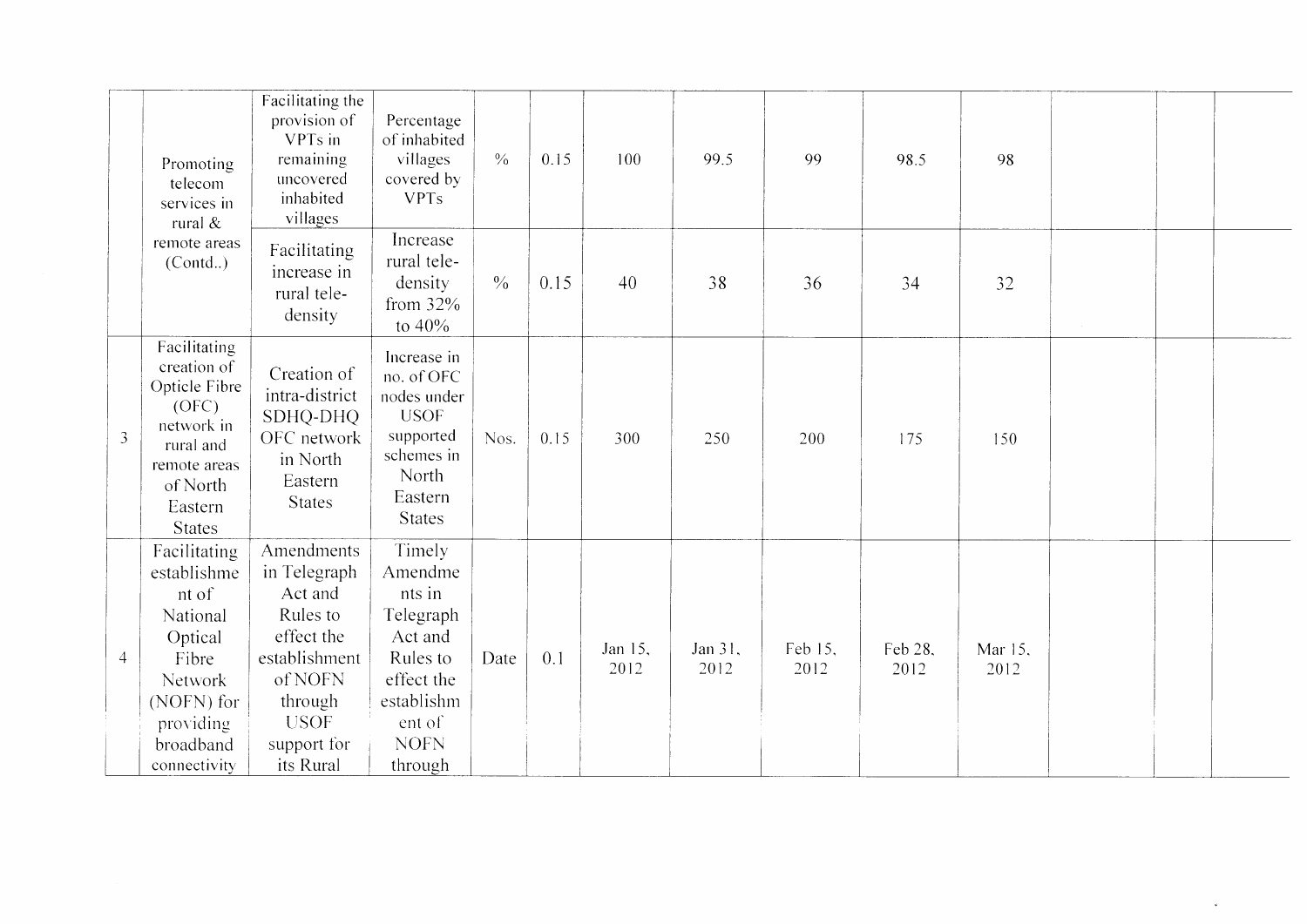|                | to Gram<br>Panchayats                                                                                                                 | Aggregation<br>Part                                       | <b>USOF</b><br>support                                |               |      |                 |                 |                 |                 |                 |  |  |
|----------------|---------------------------------------------------------------------------------------------------------------------------------------|-----------------------------------------------------------|-------------------------------------------------------|---------------|------|-----------------|-----------------|-----------------|-----------------|-----------------|--|--|
|                |                                                                                                                                       |                                                           |                                                       |               |      |                 |                 |                 |                 |                 |  |  |
| $\mathfrak{S}$ | Accurate $\&$<br>timely<br>settlement<br>all claims of<br>subsidy/<br>financial<br>support in<br>respect of<br><b>USOF</b><br>schemes | Accurate $&$<br>timely<br>settlement of<br>subsidy claims | Cumulative<br>settled<br>subsidy<br>claims            | $\frac{0}{0}$ | 0.09 | 90              | 88              | 86              | 84              | 82              |  |  |
|                |                                                                                                                                       | Timely<br>submission of<br>RFD for 2011-<br>12            | On-time<br>submission                                 | Date          | 0.02 | May 20,<br>2011 | May 21,<br>2011 | May 22,<br>2011 | May 23,<br>2011 | May 24,<br>2011 |  |  |
| 6              | Efficient<br>Functioning<br>of the RFD<br>System                                                                                      | Timely<br>submission of<br>Results for<br>$2011 - 12$     | On-time<br>submission                                 | Date          | 0.01 | May 1,<br>2012  | May 3,<br>2012  | May 4.<br>2012  | May 5,<br>2012  | May 6,<br>2012  |  |  |
|                |                                                                                                                                       | Finalize a<br>Strategic Plan<br>for RC                    | Finalize the<br>Strategic<br>Plan for<br>next 5 years | Date          | 0.02 | Dec 10,<br>2011 | Dec 15,<br>2011 | Dec 20,<br>2011 | Dec 24,<br>2011 | Dec 31,<br>2011 |  |  |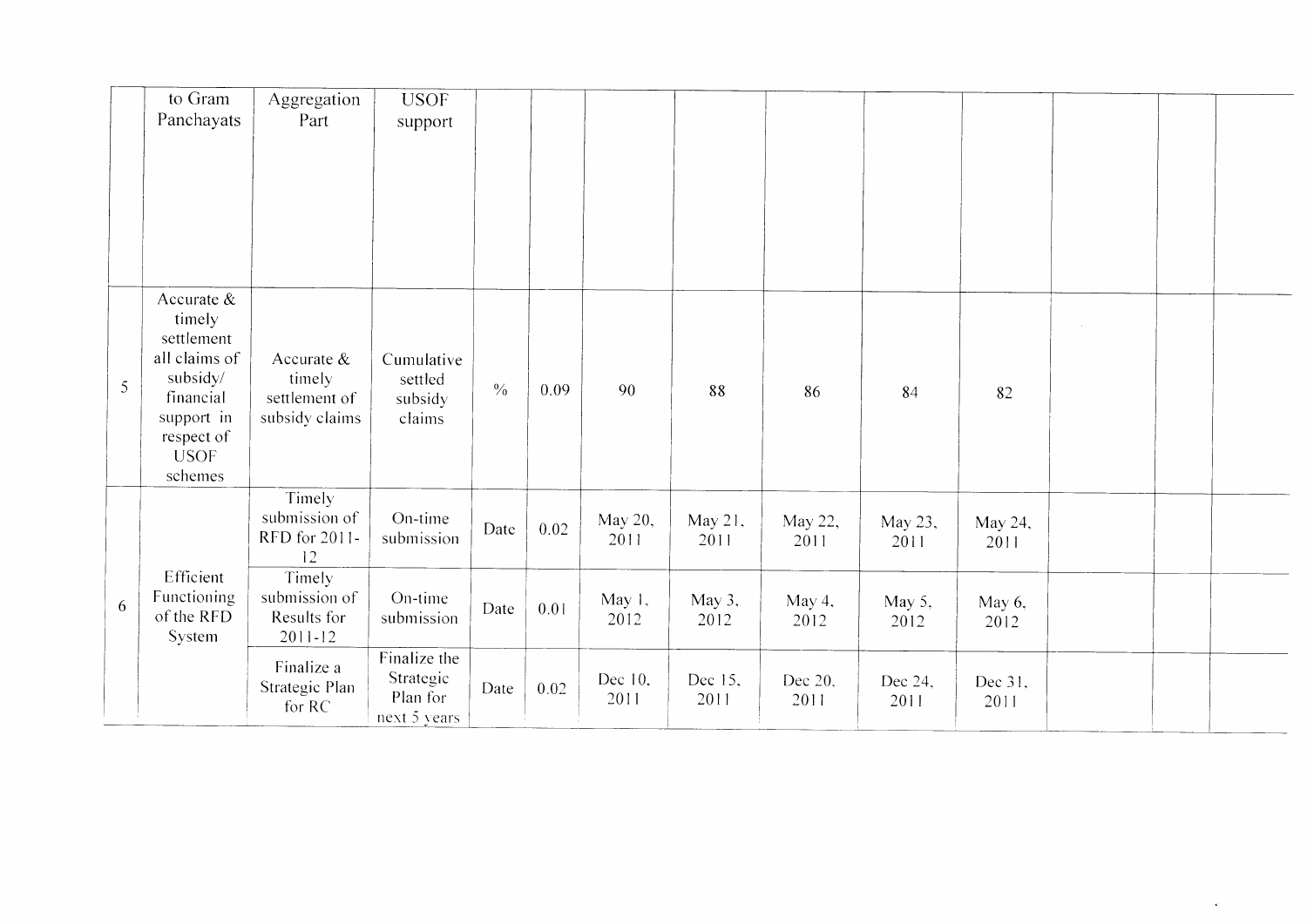|                                                             | Identify<br>potential areas<br>of corruption<br>related to<br>departmental<br>activities and<br>develop an<br>action plan to<br>mitigate them | Finalize an<br>action plan<br>to mitigate<br>potential<br>areas of<br>corruption                              | Date | 0.02    | Dec 10,<br>2011 | Dec 15,<br>2011 | Dec 20,<br>2011 | Dec 24,<br>2011 | Dec 31,<br>2011 |  |  |
|-------------------------------------------------------------|-----------------------------------------------------------------------------------------------------------------------------------------------|---------------------------------------------------------------------------------------------------------------|------|---------|-----------------|-----------------|-----------------|-----------------|-----------------|--|--|
| Efficient<br>Functioning<br>of the RFD<br>System<br>(Cont.) | Implementatio                                                                                                                                 | Create a<br>Sevottam<br>compliant<br>system to<br>implement,<br>monitor and<br>review<br>Citizen's<br>Charter | Date | 0.02    | Dec 10,<br>2011 | Dec 15,<br>2011 | Dec 20,<br>2011 | Dec 24,<br>2011 | Dec 31,<br>2011 |  |  |
|                                                             | n of Sevottam                                                                                                                                 | Create a<br>Sevottam<br>compliant<br>system to<br>redress and<br>monitor<br>Public<br>Grievances              | Date | 0.02    | Dec 10,<br>2011 | Dec 15,<br>2011 | Dec 20,<br>2011 | Dec 24,<br>2011 | Dec 31,<br>2011 |  |  |
|                                                             |                                                                                                                                               | <b>TOTAL WIGHT</b>                                                                                            |      | $1.0\,$ |                 |                 |                 |                 |                 |  |  |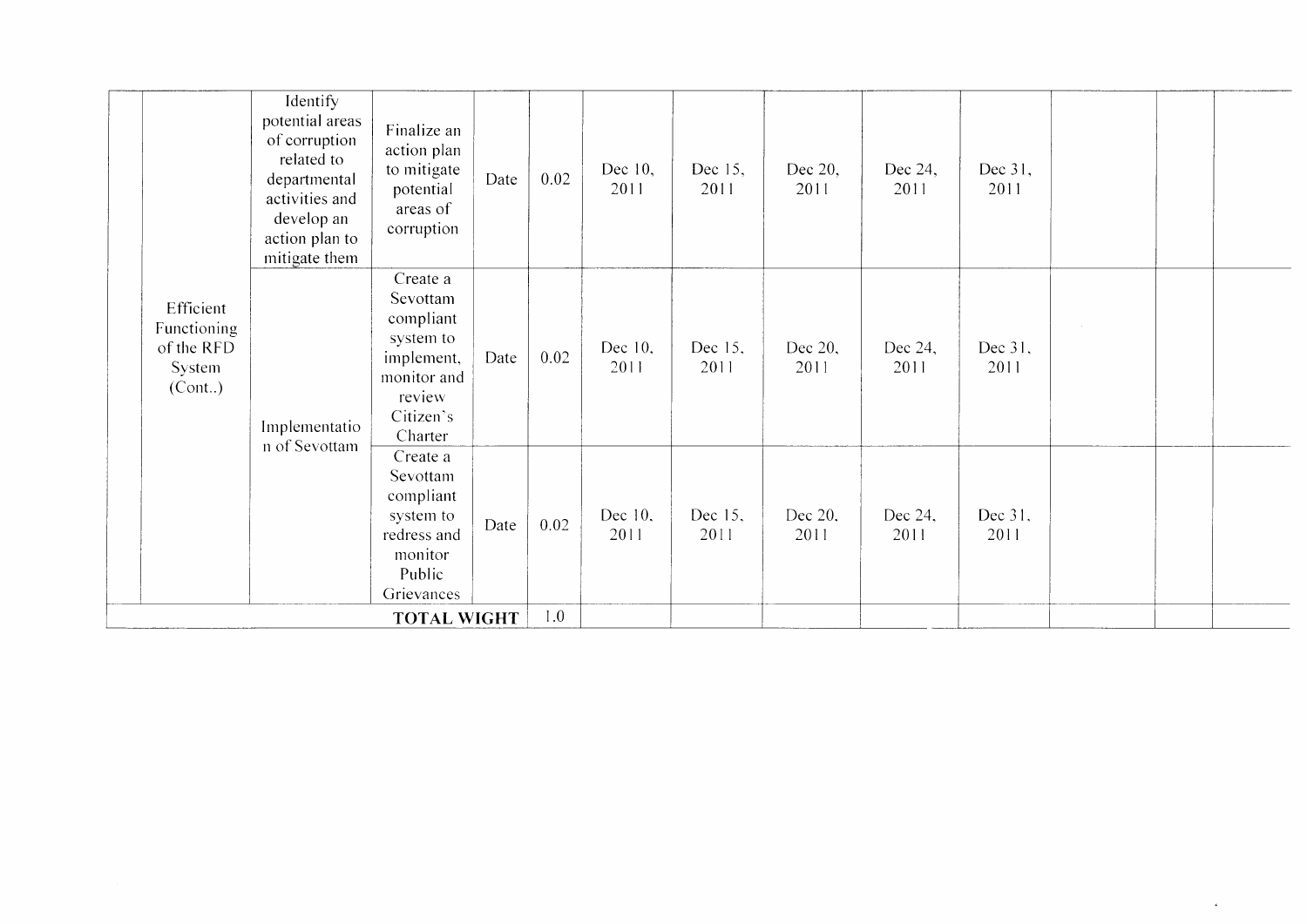### **Annexure-II**

 $\bar{a}$ 

# Format for Trend Values in respect of RFD for USO Fund: the RC attached to DoT for the year  $2011-12$

| Objective                                                                    | Actions                                                                                                         | Success<br>Indicator                                                                                                                                | Unit                     | Actual<br>Value for<br>FY 09-10 | Actual<br>Value for<br>FY 10-11<br>(anticipated) | Target<br>Value for<br>FY 11-12 | Projected<br>Value for<br>FY 12-13 | Projected<br>Value for<br>FY 13-14 |
|------------------------------------------------------------------------------|-----------------------------------------------------------------------------------------------------------------|-----------------------------------------------------------------------------------------------------------------------------------------------------|--------------------------|---------------------------------|--------------------------------------------------|---------------------------------|------------------------------------|------------------------------------|
| Facilitating                                                                 | Increasing<br>Wireline<br><b>Broadband</b><br>connections<br>in rural $\&$<br>remote areas                      | Providing<br>2,50,000<br>Wireline<br>Broadband<br>connections                                                                                       | Nos.                     | 121542                          | 1,37,680                                         | 2,50,000                        | 2,50,000                           | 1,13,832                           |
| provision of<br><b>Broadband</b><br>Services in<br>rural and<br>remote areas | Increasing<br>Wireless<br>Broadband<br>connections<br>in rural $&$<br>remote areas                              | Signing of the<br>Agreements<br>for the Service<br>Areas (total<br>19) with the<br>successful<br>bidders for<br>implementatio<br>n of the<br>scheme | Nos.                     |                                 | Scheme is yet to be<br>launched                  | 19                              |                                    |                                    |
|                                                                              | Facilitating<br>the<br>provisioning<br>of solar<br>mobile<br>charging<br>stations in<br>rural &<br>remote areas | Providing<br>solar mobile<br>charging<br>stations in<br>2000 villages                                                                               | Nos.                     |                                 | 100                                              | 2,000                           | 2000                               | 1900                               |
| Promoting<br>telecom<br>services in<br>rural & remote<br>areas               | Facilitating<br>the provision<br>of VPTs in<br>remaining<br>uncovered<br>inhabited<br>villages                  | Percentage of<br>inhabited<br>villages<br>covered by<br><b>VPTs</b>                                                                                 | $\sqrt[0]{\mathstrut_0}$ | 95.34%                          | 97%                                              | 100%                            |                                    |                                    |
|                                                                              | Facilitating<br>increase in<br>rural tele-<br>density                                                           | Increase rural<br>tele-density<br>from 33% to<br>40%                                                                                                | $\frac{0}{0}$            | 24.31%                          | 33.79%                                           | 40%                             | 45%                                | 50%                                |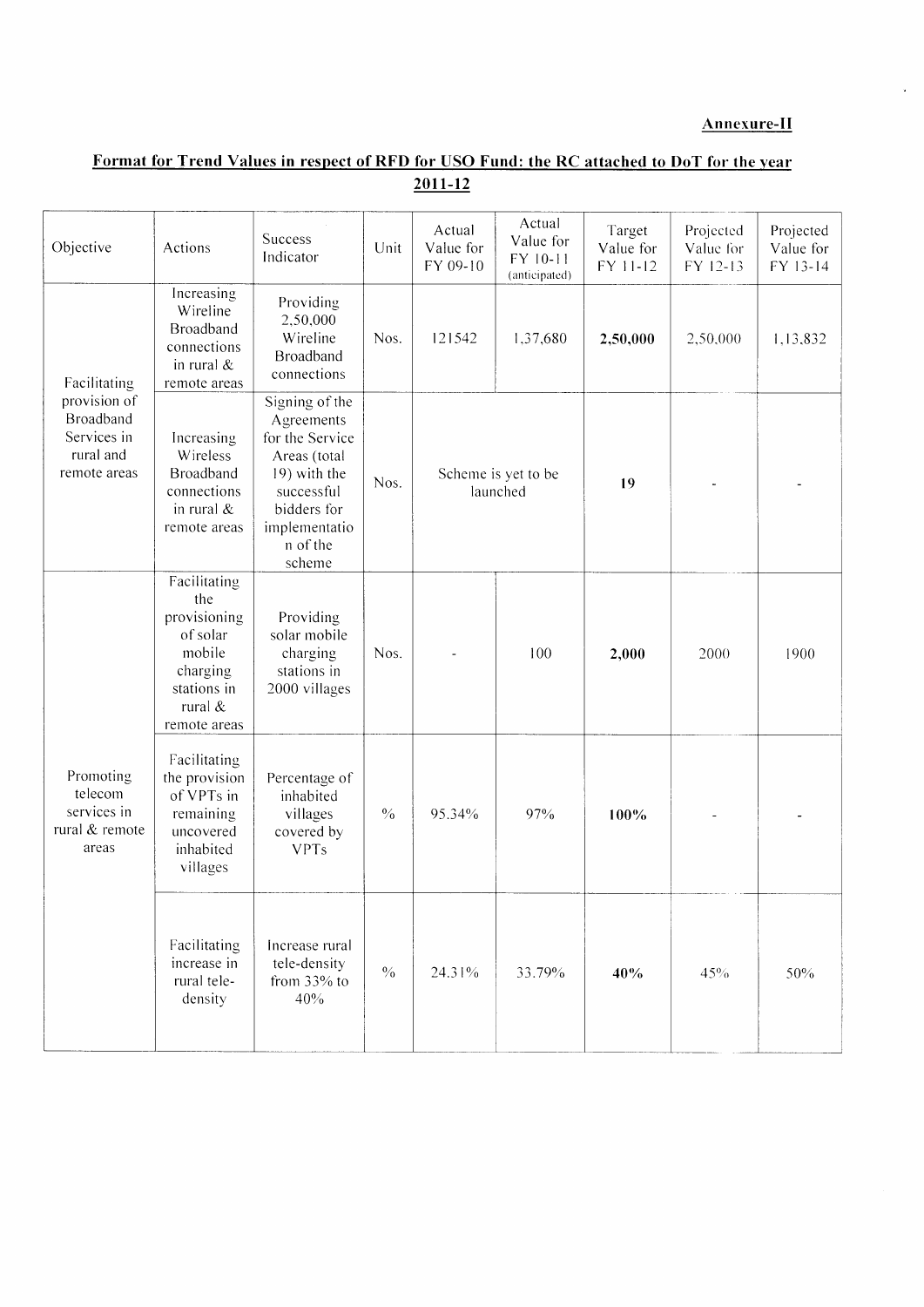| Facilitating<br>creation of<br>Opticle Fibre<br>(OFC)<br>network in<br>rural and<br>remote areas<br>of North<br><b>Eastern States</b>                            | Creation of<br>intra-district<br>SDHQ-DHQ<br><b>OFC</b><br>network in<br>North<br>Eastern<br><b>States</b>                                                                    | Increase in no.<br>of OFC nodes<br>under USOF<br>supported<br>schemes in<br>North Eastern<br><b>States</b>                           | Nos.          | Scheme<br>launched<br>$in 10-11$ | 100 | 300             | 300 | 245 |
|------------------------------------------------------------------------------------------------------------------------------------------------------------------|-------------------------------------------------------------------------------------------------------------------------------------------------------------------------------|--------------------------------------------------------------------------------------------------------------------------------------|---------------|----------------------------------|-----|-----------------|-----|-----|
| Facilitating<br>establishment<br>of National<br>Optical Fibre<br><b>Network</b><br>(NOFN) for<br>providing<br>broadband<br>connectivity to<br>Gram<br>Panchayats | Amendment<br>s in<br>Telegraph<br>Act and<br>Rules to<br>effect the<br>establishmen<br>t of NOFN<br>through<br><b>USOF</b><br>support for<br>its Rural<br>Aggregation<br>Part | Timely<br>Amendments<br>in Telegraph<br><b>Act and Rules</b><br>to effect the<br>establishment<br>of NOFN<br>through USOF<br>support | Date          |                                  |     | Jan 15.<br>2012 |     |     |
| Accurate $&$<br>timely<br>settlement of<br>all claims of<br>subsidy/<br>financial<br>support in<br>respect of<br><b>USOF</b><br>schemes                          | Accurate $\&$<br>timely<br>settlement of<br>subsidy<br>claims                                                                                                                 | Cumulative<br>settled subsidy<br>claims                                                                                              | $\frac{0}{0}$ | 91.5                             | 90  | 90              | 90  | 90  |

 $\sim 60\%$ 

 $\mathbf{a}^{(i)}$  .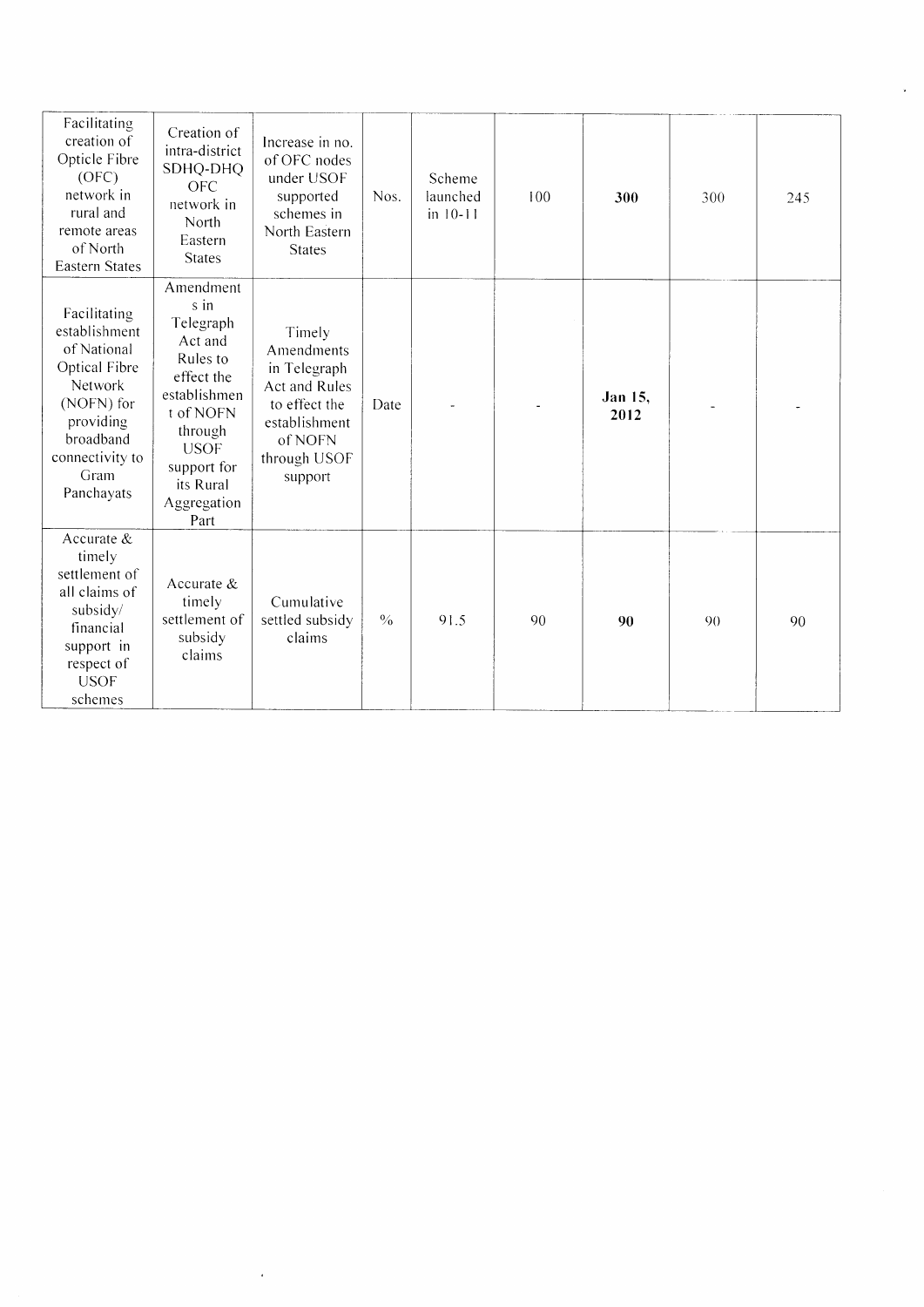$\ddot{\phantom{a}}$ 

# <u>Definitions of Success Indicators in respect of RFD for USO Fund: the RC attached to DoT for<br>the year 2011-12</u>

| Objective                                                                                                                       | <b>Actions</b>                                                                                         | <b>Success Indicator</b>                                                                                                                  | Unit          | <b>Definition</b>                                                                                                                                         |
|---------------------------------------------------------------------------------------------------------------------------------|--------------------------------------------------------------------------------------------------------|-------------------------------------------------------------------------------------------------------------------------------------------|---------------|-----------------------------------------------------------------------------------------------------------------------------------------------------------|
| Facilitating                                                                                                                    | Increasing Wireline<br>Broadband<br>connections in rural<br>& remote areas                             | Providing 2,50,00<br>Wireline Broadband<br>connections                                                                                    | Nos.          | Facilitate provisioning of<br>wireline broadband<br>connections in rural and<br>remote areas                                                              |
| provision of<br>Broadband<br>Services in rural<br>and remote areas                                                              | <b>Increasing Wireless</b><br>Broadband<br>connections in rural<br>& remote areas                      | Signing of the<br>Agreements for the<br>Service Areas (total 19)<br>with the successful<br>bidders for<br>implementation of the<br>scheme | Nos.          | Facilitate provisioning of<br>wireless/satellite<br>broadband connections in<br>rural and remote areas                                                    |
|                                                                                                                                 | Facilitating the<br>provisioning of<br>solar mobile<br>charging stations in<br>rural & remote<br>areas | Providing solar mobile<br>charging stations in 2000<br>villages                                                                           | Nos.          | Facilitate provisioning of<br>mobile charging stations in<br>rural & remote areas                                                                         |
| Promoting<br>telecom services<br>in rural & remote<br>areas                                                                     | Facilitating the<br>provision of VPTs<br>in remaining<br>uncovered<br>inhabited villages               | Percentage of inhabited<br>villages covered by VPTs                                                                                       | $\frac{0}{6}$ | Facilitate provisioning of<br>at least one Telephone to<br>all eligible inhabited<br>Revenue Villages                                                     |
|                                                                                                                                 | Facilitating<br>increase in rural<br>tele-density                                                      | Increase rural tele-density<br>from 32% to 40%                                                                                            | $\frac{0}{0}$ |                                                                                                                                                           |
| Facilitating<br>creation of<br>Opticle Fibre<br>(OFC) network in<br>rural and remote<br>areas of North<br><b>Eastern States</b> | Creation of intra-<br>district SDHQ-<br>DHQ OFC network<br>in North Eastern<br><b>States</b>           | Increase in no. of OFC<br>nodes under USOF<br>supported schemes in<br>North Eastern States                                                | Nos.          | Facilitate provisioning of<br>OFC nodes in rural $&$<br>remote areas of Assam and<br>North Eastern States to<br>provide sufficient back-<br>haul capacity |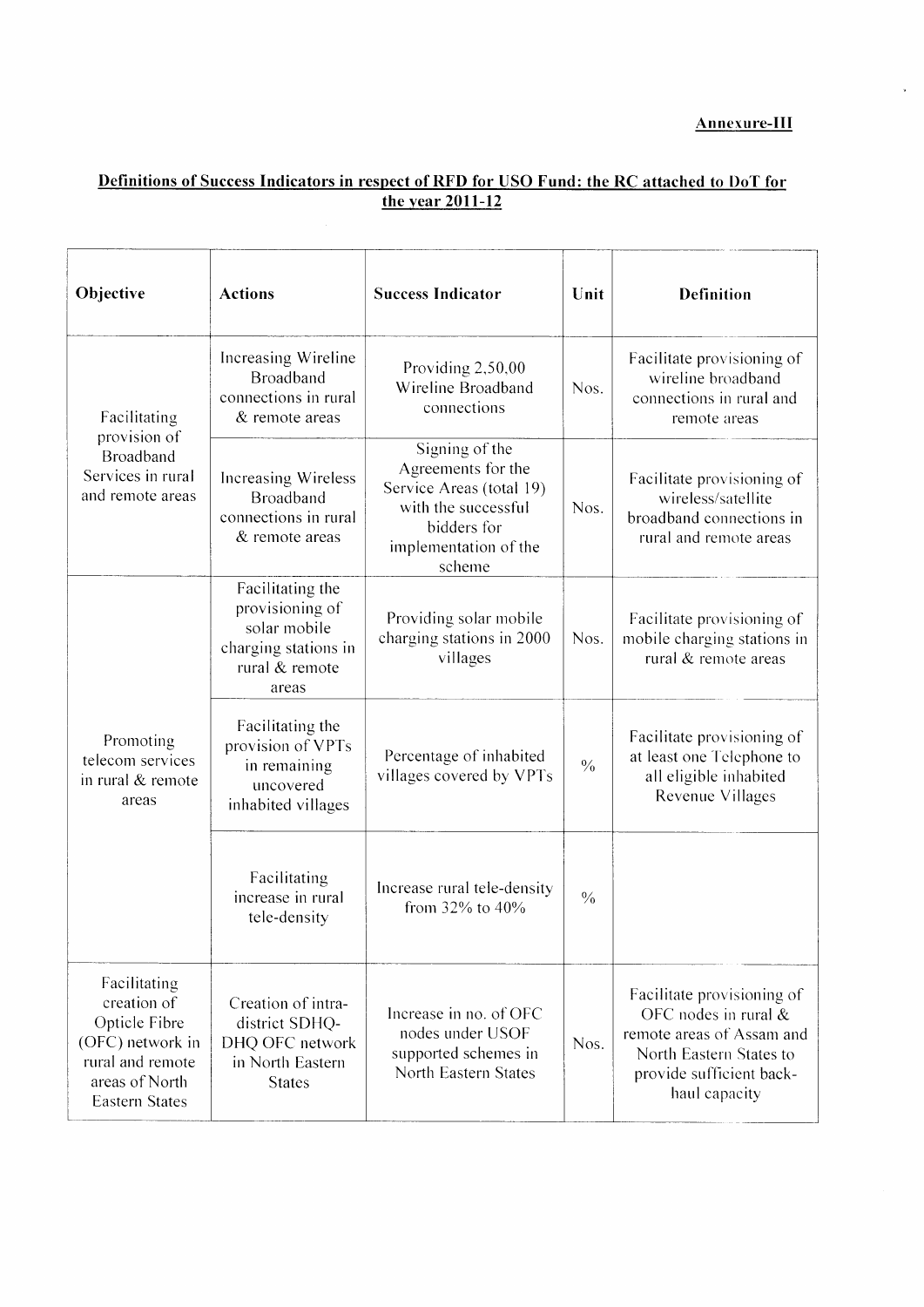| Facilitating<br>establishment of<br>National Optical<br>Fibre Network<br>(NOFN) for<br>providing<br>broadband<br>connectivity to<br>Gram Panchayats | Amendments in<br>Telegraph Act and<br>Rules to effect the<br>establishment of<br>NOFN through<br>USOF support for<br>its Rural<br><b>Aggregation Part</b> | Timely Amendments in<br>Telegraph Act and Rules<br>to effect the establishment<br>of NOFN through USOF<br>support | Date          | Settlement of all<br>subsidy/financial support<br>claims in respect of all<br>USOF schemes accurately<br>$&$ timely |
|-----------------------------------------------------------------------------------------------------------------------------------------------------|-----------------------------------------------------------------------------------------------------------------------------------------------------------|-------------------------------------------------------------------------------------------------------------------|---------------|---------------------------------------------------------------------------------------------------------------------|
| Accurate $&$ timely<br>settlement of all<br>claims of subsidy/<br>financial support<br>in respect of<br><b>USOF</b> schemes                         | Correct & timely<br>settlement of<br>subsidy claims                                                                                                       | Cumulative settled<br>subsidy claims                                                                              | $\frac{0}{0}$ | Settlement of all<br>subsidy/financial support<br>claims in respect of all<br>USOF schemes accurately<br>$&$ timely |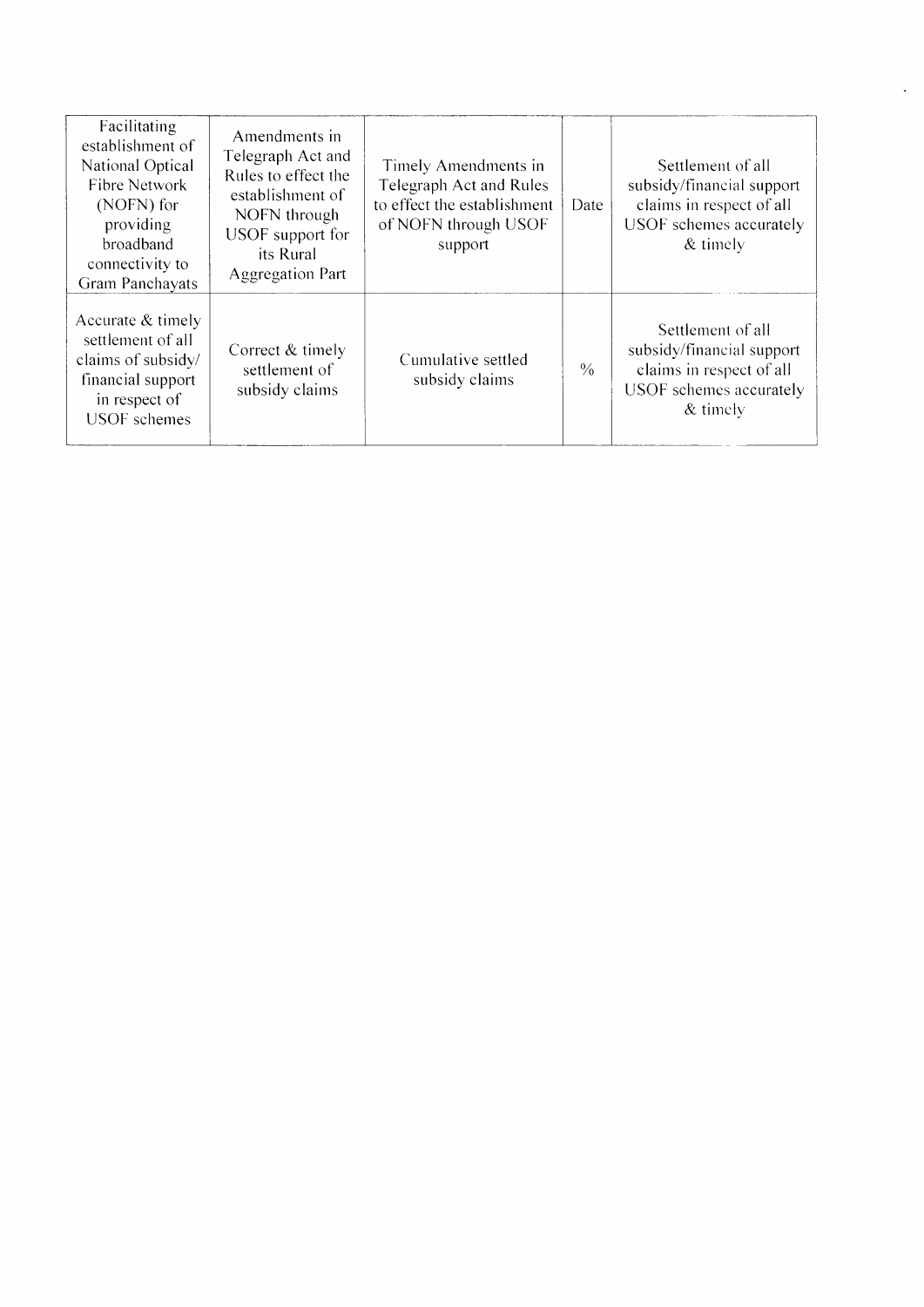### **Annexure-IV**

 $\ddot{\phantom{a}}$ 

# Outcome/Impact of activities of USO Fund in respect of RDF for USO Fund: the RC attached to DoT for the year 2011-12

| $\mathbf{I}$   | $\mathbf 2$                                                                        | 3                                                                                                                                                     | $\overline{\mathbf{4}}$                                                                                                                                   | 5        | 6                   | $7\phantom{.0}$ | 8        | 9        |
|----------------|------------------------------------------------------------------------------------|-------------------------------------------------------------------------------------------------------------------------------------------------------|-----------------------------------------------------------------------------------------------------------------------------------------------------------|----------|---------------------|-----------------|----------|----------|
| S.<br>No.      | Outcome/ Impact<br>of USO Fund                                                     | <b>Jointly</b><br>responsible for<br>influencing this<br>outcome/impact<br>with the<br>following<br>organization (s)/<br>department/<br>ministry(ies) | <b>Success</b><br>Indicator                                                                                                                               | FY 09-10 | FY 10-11            | FY 11-12        | FY 12-13 | FY 13-14 |
|                | Increase in Wireline<br>Broadband<br>connections in rural<br>& remote areas        | DoT/BSNL                                                                                                                                              | Providing<br>2,50,000<br>Wireline<br>Broadband<br>connections                                                                                             | 121542   | 1,37,680            | 2,50,000        | 2,50,000 | 1,13,832 |
| $\overline{2}$ | Increase in Wireless<br>Broadband<br>connections in rural<br>& remote areas        | DoT/BSNL                                                                                                                                              | Signing of<br>the<br>Agreements<br>for the<br>Service<br>Areas (total<br>19) with the<br>successful<br>bidders for<br>implementat<br>ion of the<br>scheme | launched | Scheme is yet to be | 19              |          |          |
| 3              | Provisioning of<br>solar mobile<br>charging stations in<br>rural & remote<br>areas |                                                                                                                                                       | Providing<br>mobile<br>charging<br>stations in<br>2000<br>villages                                                                                        |          | 100                 | 2,000           | 2000     | 1900     |
| 4              | Providing VPTs in<br>all uncovered<br>inhabited villages                           | <b>BSNL</b>                                                                                                                                           | Percentage<br>of inhabited<br>villages<br>covered by<br><b>VPTs</b>                                                                                       | 95.34%   | $97\%$              | 100%            |          |          |
| $\mathfrak{S}$ | Facilitating increase<br>in rural tele-density                                     | DoT/BSNL                                                                                                                                              | Increase<br>rural tele-<br>density from<br>33% to 40%                                                                                                     | 24.31%   | 33.79%              | 40%             | 45%      | 50%      |